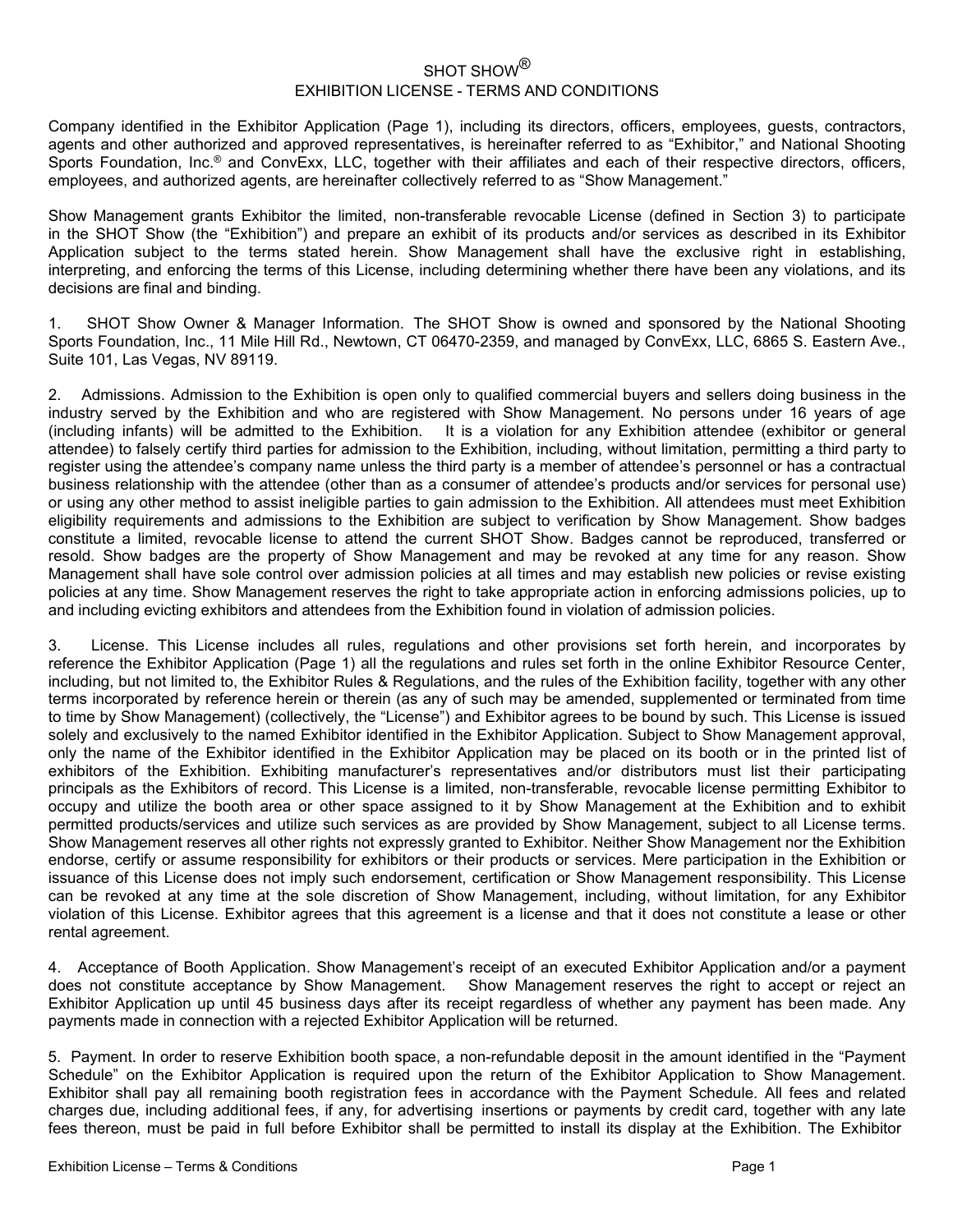Application shall serve as Exhibitor's invoice for all amounts owed to Show Management should a separate invoice be delayed or not be issued. Failure by Exhibitor to pay all booth and other fees in full in a timely manner may be considered a withdrawal or cancellation by Show Management and may result in the Exhibitor being prohibited from participation in the Exhibition.

6. Offset. Show Management shall have the right to set off against any amount which may be due from Show Management to Exhibitor, pursuant to the License or otherwise, any amounts owed to Show Management by Exhibitor or its affiliates for any reason. In addition, Show Management shall have the right to apply and deduct any amounts received from Exhibitor under this License to any other amounts due to Show Management from Exhibitor or its affiliates.

7. Rules & Regulations. Show Management may issue and enforce such rules, regulations and policies it deems necessary for the safe, orderly and commercially sound operation of the Exhibition. Exhibitor agrees to comply with all such rules, regulations and policies, including, without limitation, the Exhibitor Rules & Regulations, the Exhibit Display Regulations, the Exhibitor Resource Center, the Rules of the Exhibition Facility, and all other rules, regulations and policies (collectively "PR&Rs" in existence or as amended from time to time) governing the Exhibition and Facility, and acknowledges, if requested, receipt of a copy of the same. Show Management will use its best reasonable efforts to notify Exhibitor of any changes to Exhibition rules, regulations and policies, but Exhibitor acknowledges and agrees that it retains the responsibility to keep itself apprised of the current PR&Rs.

8. Default in Occupancy. The actual occupancy by Exhibitor of its Exhibition booth is of the essence. If Exhibitor does not occupy its booth, Show Management, in its sole discretion, is entitled to occupy the booth or cause it to be otherwise occupied as Show Management deems in the best interest of the Exhibition without in any way releasing Exhibitor from any liability hereunder. If Exhibitor's booth is not occupied by the time set for completion of installation of displays, Exhibitor shall be in breach of this License and such space may be repossessed and used by Show Management for any purpose it may see fit. If Exhibitor's exhibit fails to arrive, Exhibitor is nevertheless responsible for exhibit space cost.

9. Exhibitor Violations. If Exhibitor breaches any of the terms under this License, in addition to any other actions Show Management may take as identified elsewhere in this License, Show Management may (i) revoke this License, (ii) evict Exhibitor from the Exhibition and prohibit Exhibitor from attending and/or exhibiting at any future exhibitions run by Show Management, (iii) retain all amounts paid in connection with the Exhibition and issue no refunds, (iv) take back any or all accumulated priority points for the Exhibition or for any previous exhibitions, (v) collect from Exhibitor upon demand any outstanding fees as of the date of Exhibitor's default (including attorney's fees, costs and interest), and (vi) pursue any other legal or equitable remedies to which Show Management is entitled.

10. Cancellation, Withdrawal, and Downsizing. In reliance on Exhibitor's acceptance of this License, Show Management shall incur expenses, allocate resources, and take other actions in connection with Exhibitor's anticipated attendance at the Exhibition. Accordingly, any cancellation of the License or withdrawal from the Exhibition by Exhibitor: (a) must be effected by written notice to Show Management via certified mail, return receipt requested; and (b) entitles Show Management to the full amount of all fees paid to date by Exhibitor plus any amounts due per the Page 1 Payment Schedule terms as reasonable liquidated damages for Show Management's costs and detrimental reliance on Exhibitor's original acceptance and not as a penalty. If Exhibitor desires to downsize the booth requirements to which it originally agreed under the License, then it: (a) must do so by written notice to Show Management via certified mail, return receipt requested, to be effective; and (b) shall pay to Show Management an amount equal to its revised financial obligation due to the change in its booth requirements, in addition to any assessed liquidated damages. Show Management retains the right to relocate the Exhibitor's booth anywhere within the Exhibition facilities as Show Management may determine in its sole discretion to be in the best interest of the Exhibition. Cancellations or withdrawals may result in the forfeiture of all accumulated Exhibition priority points.

11. Eligible Exhibits. Exhibitor agrees to prepare an exhibit of its qualified products and services in accordance with this License. Exhibits will be limited to those companies or other entities offering materials, products, or services of specific interest to Exhibition attendees that directly pertain to the function and industry to which the Exhibition relates. Show Management reserves the right to determine the appropriateness and/or eligibility of any product or services displayed or promoted. Additional information relating to eligible product categories for exhibiting at the SHOT Show can be found in Paragraph 4 of the Exhibitor Rules & Regulations.

12. Assignment, Subletting or Sharing of Booth Space; Booth Usage. This License is non-assignable and non-transferable by Exhibitor. Exhibitor shall not transfer, assign, sublet, share or otherwise permit any other person or company to use, occupy or conduct business from Exhibitor's booth, or any part thereof, unless pre-authorized in writing by Show Management. Any attempted assignment or transfer of this License, or any interest herein, shall be null and void and shall constitute a breach, resulting in termination and cancellation of Exhibitor's right to participate at the Exhibition. Show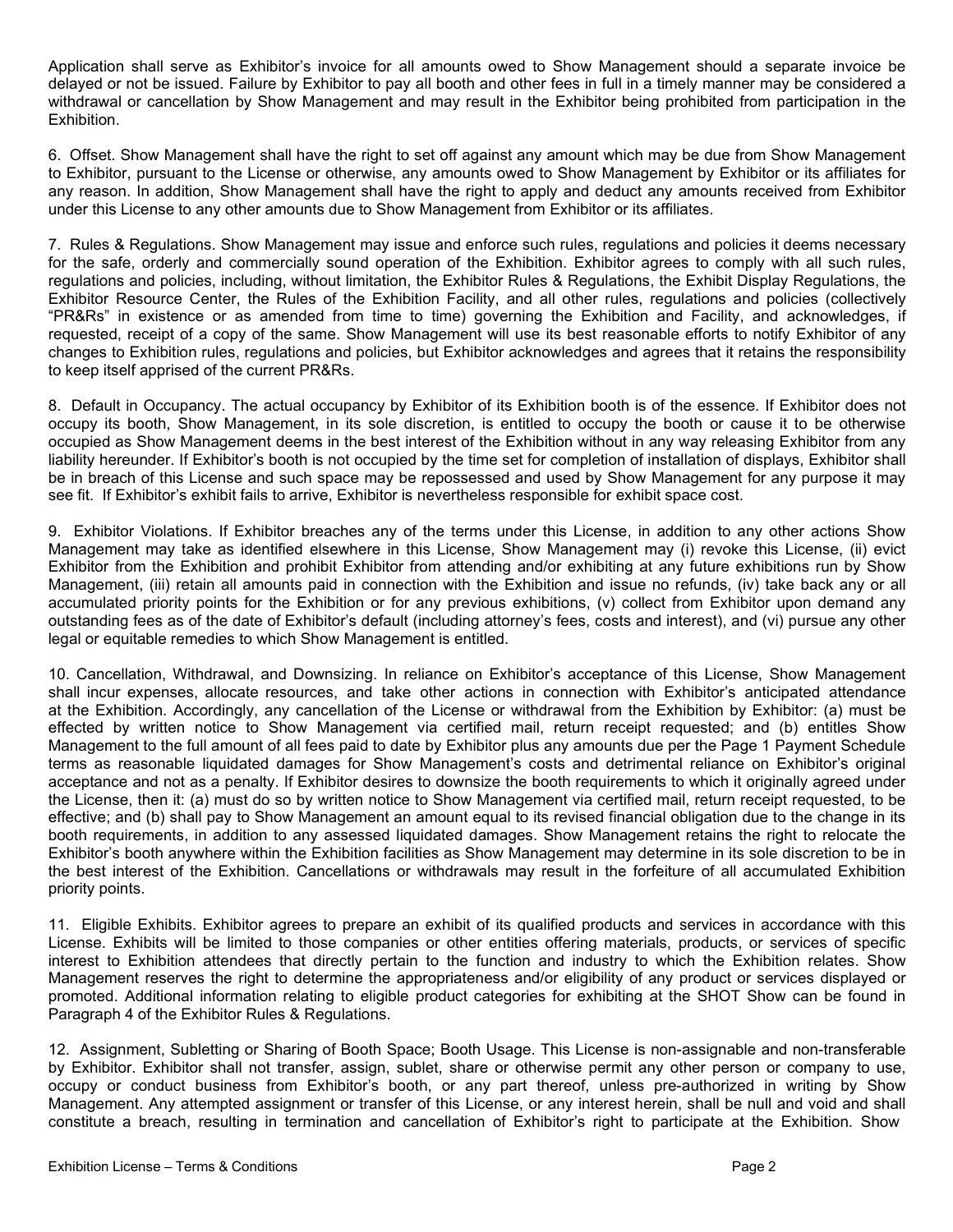Management may assign and/or delegate its duties under this License at any time to any third party or affiliate, by operation of law, or otherwise. Exhibitor shall not exhibit, offer, distribute or otherwise advertise products or services not produced, distributed or offered by Exhibitor in the normal course of its business, unless such products or services are required for the proper demonstration or operation of Exhibitor's display, in which case identification of such products or services shall be limited to the regular brand, nameplate, imprint, or other identification which in standard practice normally appears on them or as which they are commonly known.

13. Business Licenses, Permits, and Authorizations. Prior to exhibiting at the Exhibition, Exhibitor shall obtain all necessary licenses, permits and authorizations and shall comply with all applicable federal, state and local laws and regulations for the business that Exhibitor will conduct at the Exhibition. Exhibitor represents and warrants to Show Management that it will take full responsibility for obtaining such licenses, permits and authorizations and agrees to permit inspection by Show Management and appropriate government officials at any time.

14. Damage to Property. Exhibitor shall pay the actual cost to replace, repair and/or restore, in Show Management's discretion, any part of the Exhibition Facility (e.g., floors, walls or columns) or booth equipment provided (ordinary wear and tear excepted), or other exhibitors' property, that is damaged, destroyed or suffers other casualty by Exhibitor. Exhibitor may not apply paint, lacquer, adhesives, or other coating to building columns and floors or to standard booth equipment.

15. Exclusive Services; Approved Service Contractors. Show Management has retained independent, official Exhibition contractors to provide the following exclusive services: material handling, drayage, cartage, electrical, rigging, utilities, lead retrieval, and other related services. All such services are provided only upon request. Payment for services provided is the sole responsibility of the Exhibitor. Official Exhibition contractors and their prevailing rates will be listed in the Exhibitor Resource Center. All rates are subject to change at any time. Show Management assumes no responsibility or liability for any services performed or materials delivered by any Exhibition contractor. Agreements for these services and payment shall be made directly between Exhibitor and Exhibition contractors. Exhibitors may use contractors other than official Exhibition contractors in limited circumstances. Use of unofficial, exhibitor-appointed contractors shall require the advance written consent of Show Management and they shall be required to comply with all PR&Rs and federal, state and local laws. Additionally, all unofficial exhibitor-appointed contractors must meet the minimum insurance requirements established by Show Management and provide proof of such insurance naming Freeman, as additional insureds thereunder in addition to all parties listed in paragraph 20 of this document. Where union labor is required because of Exhibition Facility or contractor requirements, Exhibitor agrees to comply with such rules and regulations. Rules and regulations for union labor are made by the local unions and these regulations may change at any time without notice.

16. Termination of Exhibition. In the event that the Facilities in which the Exhibition is to be or is being conducted shall become, in the sole discretion of Show Management, unavailable, or in the event the holding or continuation of the Exhibition or the performance by Show Management of its obligations under the License are interfered with by virtue of any cause or causes not reasonably within the control of Show Management, this License and/or the Exhibition (or any part thereof) may be terminated by Show Management. Show Management shall not be responsible for delays, damage, loss, increased costs or other unfavorable conditions arising by virtue of cause or causes not reasonably within the control of Show Management. If Show Management terminates this License and/or the Exhibition (or any part thereof), then Show Management may retain such part of Exhibitor's Exhibition fee and/or other payments as shall be required to recompense it for expenses incurred up to the time such contingency shall have occurred, and there shall be no further liability on the part of either party. In the event of such termination, Exhibitor expressly waives any and all recourse or claims for loss or damages against Show Management. For purposes hereof, the phrase "cause or causes not reasonably with the control of Show Management" shall include, but not be limited to: acts of God; fire; casualty; flood; epidemic; earthquake; explosion or accident; blockade; embargo; inclement weather; war (declared or not); terrorism (domestic or foreign) governmental restraints; restraints or orders of civil defense or military authorities; act of public enemy; riot or civil disturbance; strike, lockout, boycott or other labor disturbance; venue cancellation or operations of the venue; failure of Show Management contract negotiations; inability to secure sufficient labor; technical or other personnel failure; impairment or lack of adequate transportation facilities; inability to obtain, or condemnation, requisition or commandeering of necessary supplies or equipment; federal, state or local laws, ordinances, rules, orders, decrees or regulations whether legislative, executive or judicial, and whether constitutional or unconstitutional.

17. Interest and Collection Fees. Any exhibitor failing to meet its financial obligations to Show Management when due will continue to be responsible for all outstanding payments and may be required to pay interest on such amounts at a rate of 1% per month (12% per annum), or the maximum rate allowable by law, as well as, any fees, including court costs, collection fees, and attorney's fees, Show Management may incur to collect any amounts past due.

18. Indemnity; Limitation of Liability. Exhibitor agrees to defend, indemnify and hold harmless Show Management, the Exhibition Facility, the owner of the Exhibition Facility, and each of their affiliates and respective directors, officers,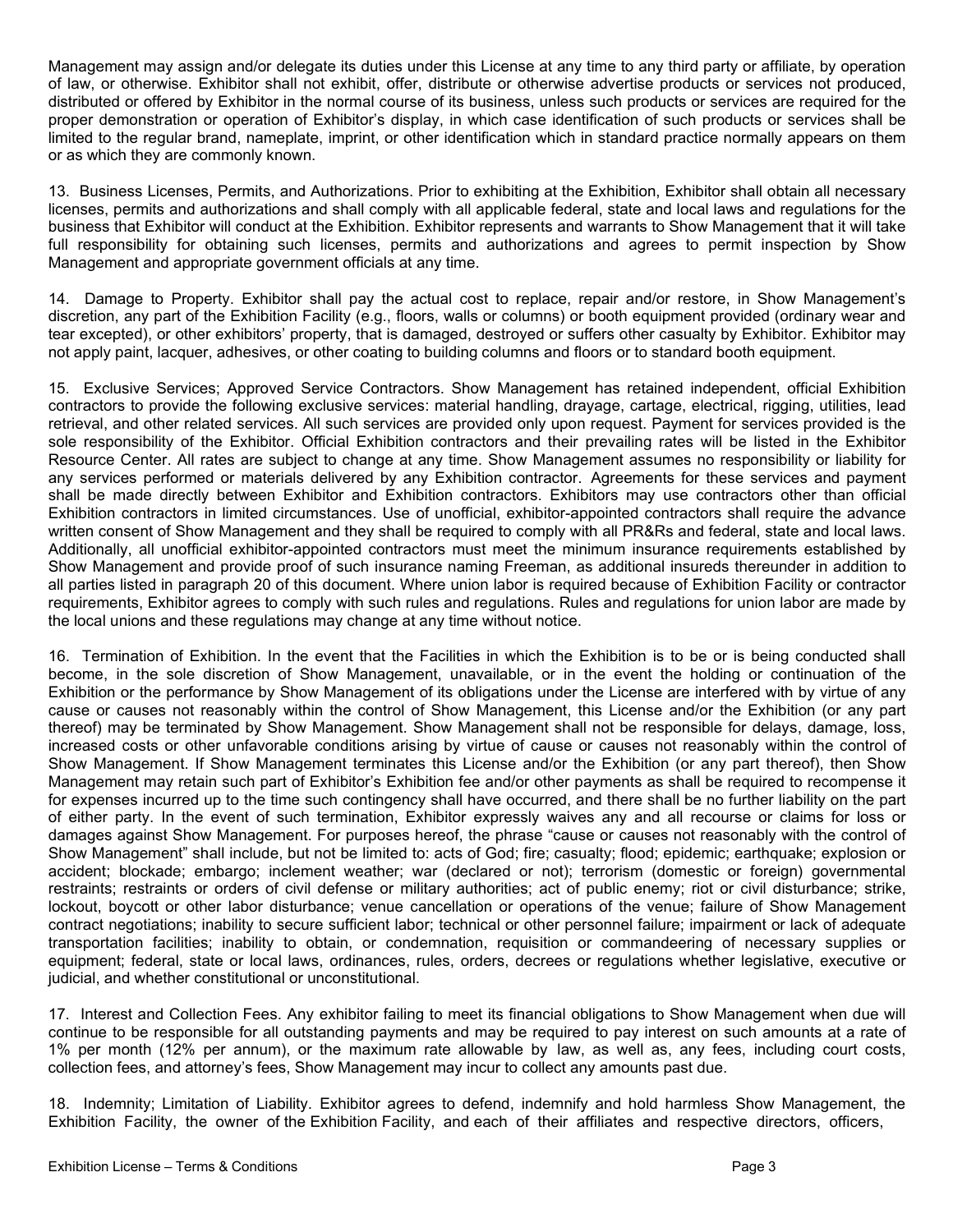employees, agents, contractors, authorized representatives, successors and assigns, from and against all claims, losses, suits, damages, judgments, expenses, costs and charges of every kind (including, without limitation, reasonable attorney's fees and costs) which may be made or instituted against them arising out of or resulting from, in whole or in part, Exhibitor's execution of this License, its occupancy of the space herein licensed or its presence at the Exhibition by reason of bodily or personal injuries, death, property damage or any other cause sustained by any persons or others. Exhibitor's defense, indemnity and hold harmless obligations shall extend to any and all claims, losses, suits, damages, judgments, expenses, costs and charges of every kind (including, without limitation, reasonable attorney's fees and costs) including, without limitation, those associated with, in whole or in part (i) Exhibitor's alleged or actual intentional or negligent acts or omissions, and (ii) Exhibitor's actual or alleged violation of third party rights (including, but not limited to, infringement of intellectual property rights or other proprietary or business rights). Show Management shall not be responsible for, and Exhibitor releases Show Management from liability for, any damage, loss, harm or injury to Exhibitor or Exhibitor's display or property, whether resulting from fire, storms, acts of God, heating, ventilation or air conditioning failure, theft, pilferage, mysterious disappearance, lost, delayed or rejected shipments either coming in or going out of the Exhibition, or other causes of any kind. All persons allowed in Exhibitor's booth and property brought to the Exhibition by Exhibitor is done so at Exhibitor's own risk. Exhibitor is strongly advised to maintain its' own insurance to insure against such risks.

19. Security. Show Management will provide the services of a reputable and licensed protective agency to patrol the general Exhibition during the period of installation, show, and dismantling, but Show Management has no obligation and is not agreeing to protect, secure or monitor any specific exhibitor booth space or property found therein. Exhibitor agrees that the provision of such services constitutes adequate discharge of all obligations of Show Management to supervise and protect Exhibitor's property within the Exhibition. Exhibitors may contract additional guards at their own expense and risk to protect persons and property, only with prior approval by Show Management. Contracted guards must be locally licensed, shall be restricted to designated areas, and no weapons of any type are permitted without Show Management's prior written authorization.

20. Insurance. Exhibitor understands and agrees that Show Management, the Exhibition, the Exhibition Facility owner, or the jurisdiction in which the Exhibition occurs do not and will not maintain insurance covering Exhibitor, and it is the sole responsibility of Exhibitor to obtain at its cost sufficient insurance coverage for its Exhibition activities, including coverage for its property and its employees, guests, agents, contractors and other authorized. Exhibitor is strongly advised to verify that its insurance includes extraterritorial coverage, and that it has its own theft, public liability, and property damage insurance. The following is the minimum suggested insurance coverage Exhibitor should obtain and have in effect for the Exhibition: (i) Commercial General Liability insurance against claims for bodily injury (including death), personal injury, property damage, as well as contractual, advertising and products/completed operations liability occurring in or upon or resulting from the Exhibition, with combined single limits of liability of at least \$2,000,000 per occurrence, with National Shooting Sports Foundation, Inc., ConvExx, Eastside Convention Center, LLC dba Caesars Forum, Caesars Entertainment, Venetian Casino Resort, LLC. ("VCR"), Expo and Convention Center, LLC (ECC"), Grand Canal Shops II, LLC ("GCS") and Phase II Mall Subsidiary, LLC ("PIIMS") and each of their parent, subsidiaries and affiliates and each of their officers, directors, agents, and employees added as additional insured on a primary non- contributory basis; and (ii) Workers Compensation and Employers Liability insurance as required by the law of the state in which the Exhibition is held. Insurers writing such policies should be licensed in the state where the Exhibition takes place. The recommended insurance coverage and limits stated herein are minimum requirements and in no way limit the liability of the Exhibitor in the event of a claim.

Exhibitors that obtain approval from Show Management to dispense food and beverage samples or other perishable products, including alcohol, must have appropriate food and beverage/liquor liability insurance covering such activities. Exhibitors with approval from Show Management to exhibit automobiles or other motorized vehicles must have appropriate insurance covering theft, damage or loss to such property or claims related to the exhibition of such property. All parties listed in the paragraph above must be named as additional insured under all such insurance policies.

21. Resolution of Disputes. In the event any dispute or disagreement arises during the Exhibition between Exhibitor and an official Exhibition contractor, between Exhibitor and a labor union or labor union representative, between two or more exhibitors, or between Exhibitor and other third party, all interpretations of the rules governing the Exhibition, actions, or decisions concerning the dispute or disagreement that may be made by Show Management intended to resolve the dispute or disagreement shall be binding on Exhibitor.

22. Applicable Law; Forum Selection Clause. This License is deemed to be entered into in the State of Connecticut and governed by the laws of the State of Connecticut without regard to any conflicts or choice of law principles thereof. Exhibitor consents to the exclusive jurisdiction of the courts of the State of Connecticut for the resolution of any and all disputes and claims arising out of this License. Show Management, however, shall not be obligated to enforce its rights in the State of Connecticut, and instead, may enforce its rights in any other proper jurisdiction. Exhibitor waives any claims as to lack of personal or subject matter jurisdiction and agrees that it is subject to the jurisdiction of the State of Connecticut or any other